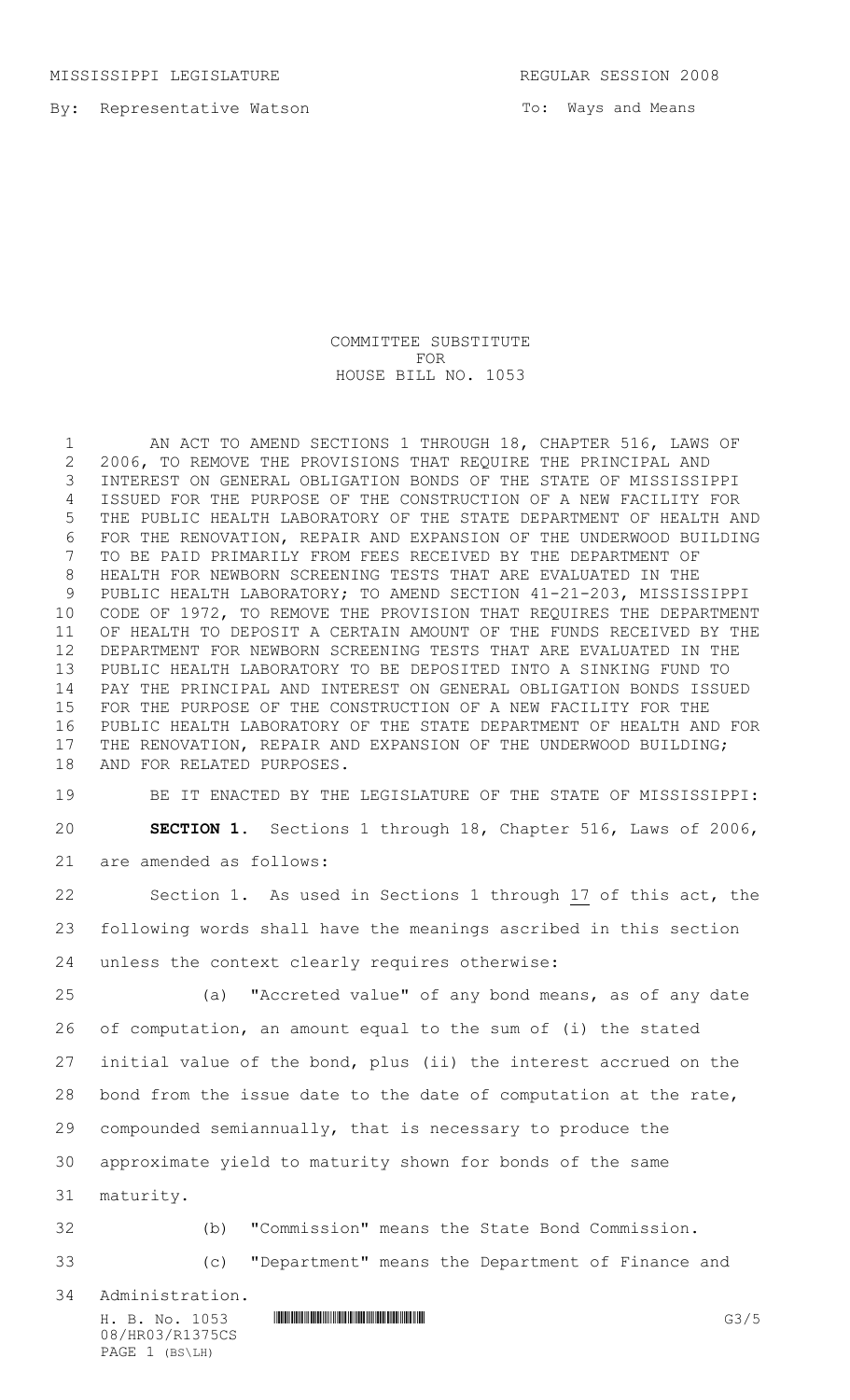(d) "State" means the State of Mississippi.

 (e) "Act" means Sections 1 through 17 of this act. Section 2. (1) (a) There is created in the State Treasury a special fund to be known as the "Mississippi Public Health Laboratory Construction and Underwood Building Repair, Renovation and Expansion Fund." The fund shall be maintained by the State Treasurer as a special fund, separate and apart from the State General Fund. Unexpended amounts remaining in the special fund at the end of a fiscal year shall not lapse into the State General Fund, and any interest earned or investment earnings on amounts in the special fund shall be deposited to the credit of the special fund. Monies in the special fund may not be used or expended for any purpose except as authorized under this act.

 (b) Monies deposited into the special fund shall be disbursed, in the discretion of the Department of Finance and Administration, to pay the costs of construction of a new facility for the public health laboratory of the State Department of Health, the cost of renovation and/or repair of the Underwood Building necessitated by that construction and the relocation of the public health laboratory into the new facility, and the cost of expansion of the Underwood Building to secure high quality teleconferencing and telemedicine capability related to public health preparedness and for additional office space for epidemiology staff.

 (2) Amounts deposited into the special fund shall be disbursed to pay the costs of the projects described in subsection (1) of this section. Promptly after the commission has certified, by resolution duly adopted, that the projects described in subsection (1) of this section shall have been completed, abandoned, or cannot be completed in a timely fashion, any amounts remaining in the special fund shall be applied to pay debt service on the bonds issued under this act, in accordance with the

08/HR03/R1375CS PAGE 2 (BS\LH)

 $H. B. No. 1053$  . HIRD AND AND ALL AND A SET OF A SET OF A SET OF A SET OF A SET OF A SET OF A SET OF A SET OF A SET OF A SET OF A SET OF A SET OF A SET OF A SET OF A SET OF A SET OF A SET OF A SET OF A SET OF A SET OF A SE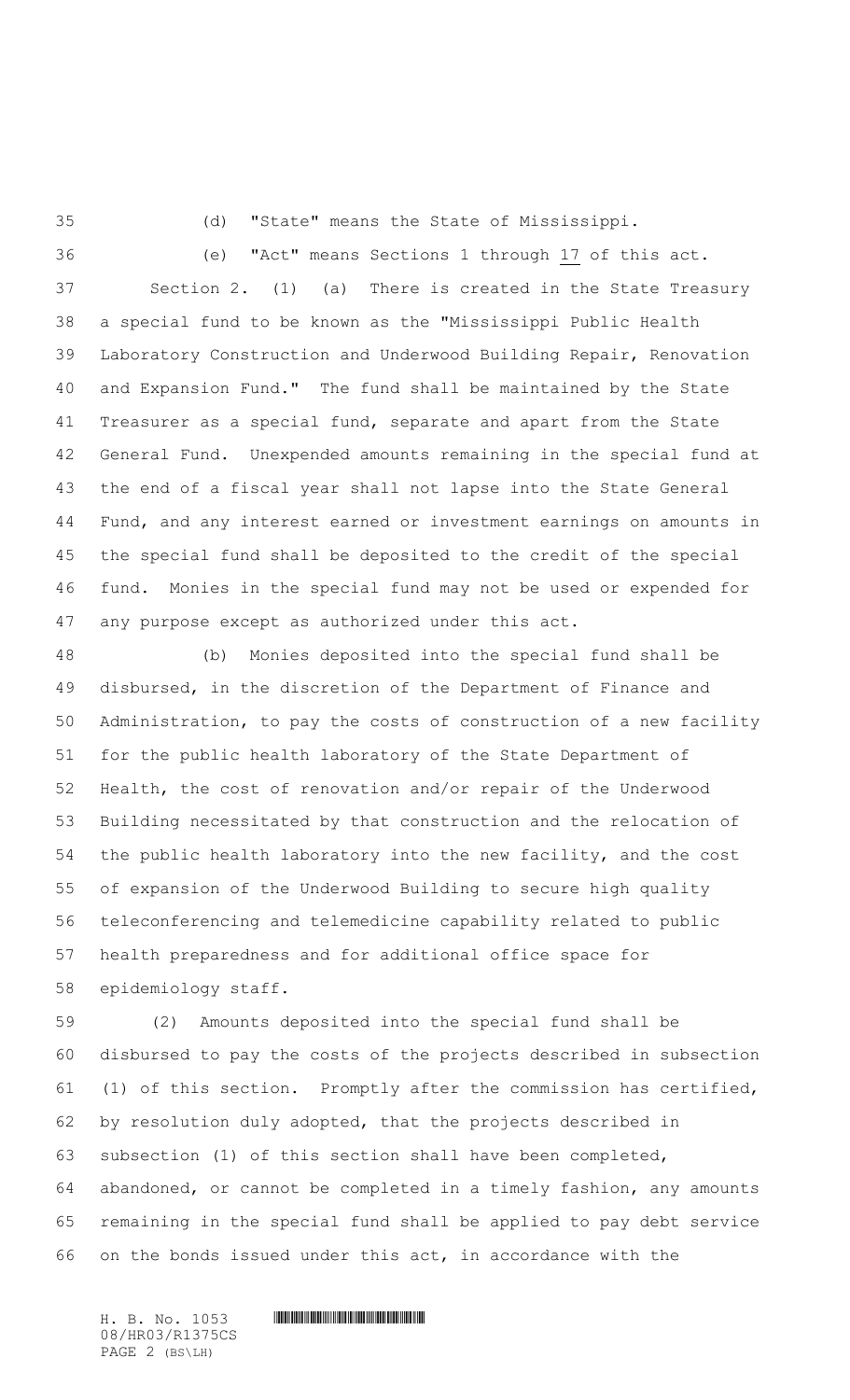proceedings authorizing the issuance of the bonds and as directed by the commission.

 (3) The department, acting through the Bureau of Building, Grounds and Real Property Management, is expressly authorized and empowered to receive and expend any local or other source funds in connection with the expenditure of funds provided for in this section.

 (4) The expenditure of monies in the special fund shall be under the direction of the department, and those monies shall be paid by the State Treasurer upon warrants issued by the department, which warrants shall be issued upon requisitions signed by the executive director of the department or his designee.

**\* \* \***

 Section 3**.** (1) The department, at one time or from time to time, may declare by resolution the necessity for issuance of general obligation bonds of the State of Mississippi to provide funds for all costs incurred or to be incurred for the purposes described in Section 2 of this act. Upon the adoption of a resolution by the department, declaring the necessity for the issuance of any part or all of the bonds authorized by this section, the department shall deliver a certified copy of its resolution or resolutions to the commission. Upon receipt of the resolution, the commission, in its discretion, may act as the 91 issuing agent, prescribe the form of the bonds, advertise for and accept bids, issue and sell the bonds so authorized to be sold and do any and all other things necessary and advisable in connection with the issuance and sale of the bonds. The total amount of bonds issued under this act shall not exceed Twenty-five Million Dollars (\$25,000,000.00). No bonds shall be issued under this act after July 1, 2011.

**\* \* \***

 $H. B. No. 1053$  . HOSS THE SET OF SET OF SET OF SET OF SET OF SET OF SET OF SET OF SET OF SET OF SET OF SET OF SET OF SET OF SET OF SET OF SET OF SET OF SET OF SET OF SET OF SET OF SET OF SET OF SET OF SET OF SET OF SET OF 08/HR03/R1375CS PAGE 3 (BS\LH)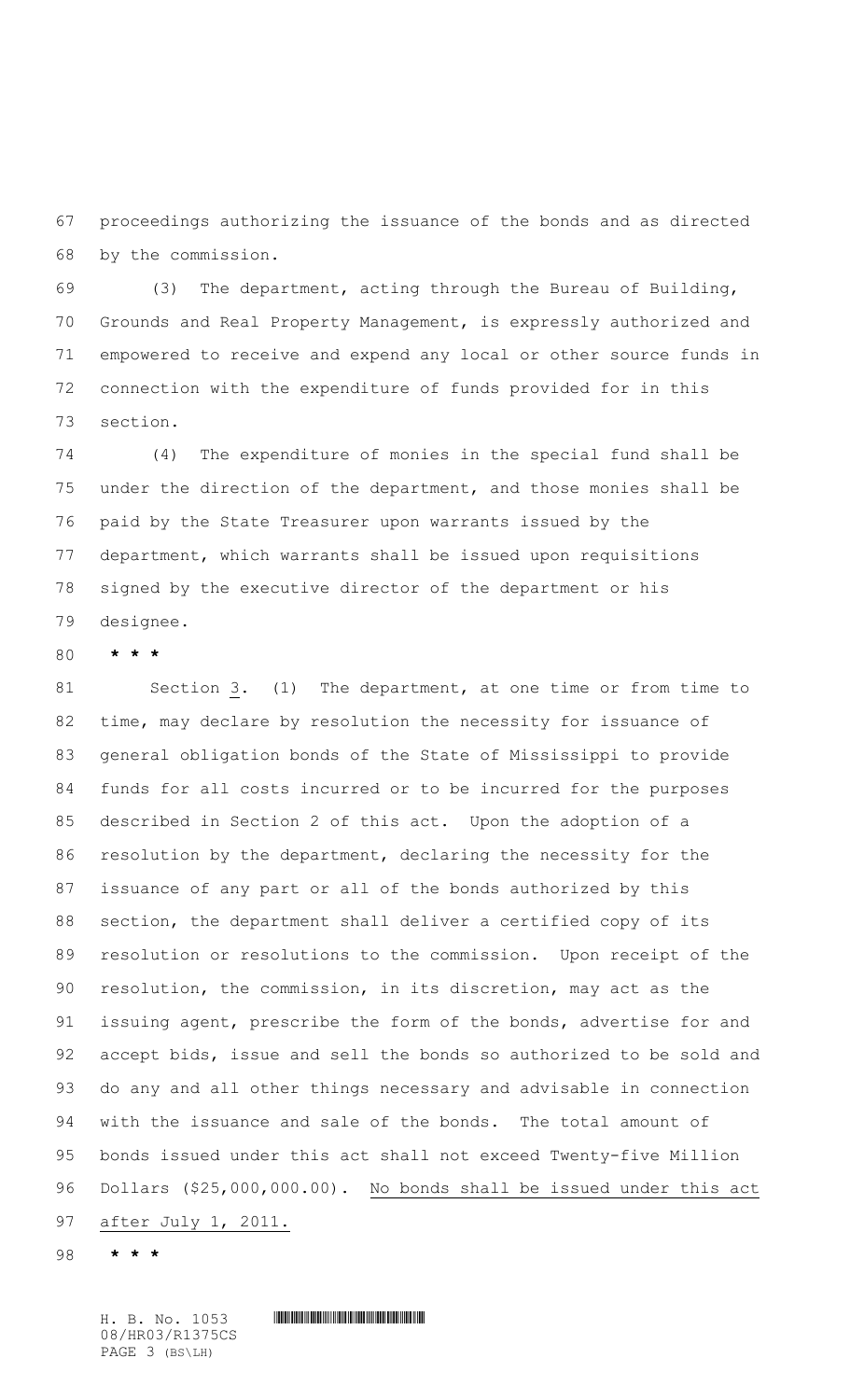(2) Any investment earnings on amounts deposited into the special fund created in Section 2 of this act shall be used to pay debt service on bonds issued under this act, in accordance with the proceedings authorizing issuance of the bonds.

 Section 4. The principal of and interest on the bonds authorized under this act shall be payable in the manner provided 105 in this section. The bonds shall bear such date or dates, be in such denomination or denominations, bear interest at such rate or rates (not to exceed the limits set forth in Section 75-17-101, Mississippi Code of 1972), be payable at such place or places within or without the State of Mississippi, shall mature absolutely at such time or times not to exceed twenty-five (25) years from date of issue, be redeemable before maturity at such time or times and upon such terms, with or without premium, shall bear such registration privileges, and shall be substantially in such form, all as determined by resolution of the commission.

 Section 5. The bonds authorized by this act shall be signed by the chairman of the commission, or by his facsimile signature, and the official seal of the commission shall be affixed thereto, attested by the secretary of the commission. The interest coupons, if any, to be attached to the bonds may be executed by the facsimile signatures of those officers. Whenever any such bonds have been signed by the officials designated to sign the bonds who were in office at the time of the signing but who may have ceased to be those officers before the sale and delivery of the bonds, or who may not have been in office on the date that the bonds may bear, the signatures of those officers upon the bonds and coupons shall nevertheless be valid and sufficient for all purposes and have the same effect as if the person so officially signing the bonds had remained in office until their delivery to the purchaser, or had been in office on the date the bonds may bear. However, notwithstanding anything in this act to the

08/HR03/R1375CS PAGE 4 (BS\LH)

 $H. B. No. 1053$  . HIRD AND AND ALL AND A SET OF A SET OF A SET OF A SET OF A SET OF A SET OF A SET OF A SET OF A SET OF A SET OF A SET OF A SET OF A SET OF A SET OF A SET OF A SET OF A SET OF A SET OF A SET OF A SET OF A SE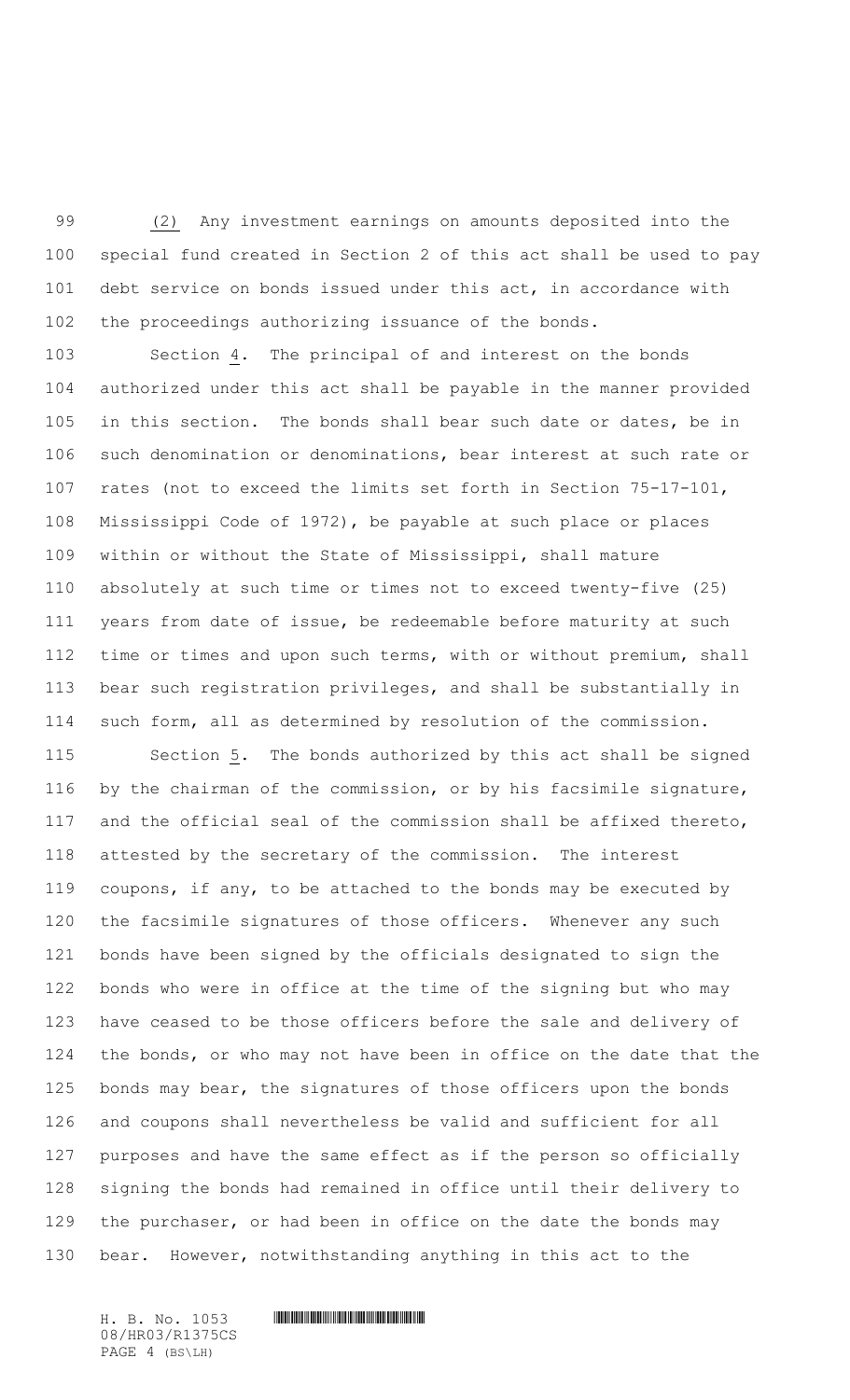contrary, the bonds may be issued as provided in the Registered Bond Act of the State of Mississippi.

 Section 6. All bonds and interest coupons issued under the provisions of this act have all the qualities and incidents of negotiable instruments under the provisions of the Uniform Commercial Code, and in exercising the powers granted by this act, the commission shall not be required to and need not comply with the provisions of the Uniform Commercial Code.

 Section 7. The commission shall act as the issuing agent for the bonds authorized under this act, prescribe the form of the bonds, advertise for and accept bids, issue and sell the bonds so authorized to be sold, pay all fees and costs incurred in the issuance and sale, and do any and all other things necessary and advisable in connection with the issuance and sale of the bonds. The commission is authorized and empowered to pay the costs that are incident to the sale, issuance and delivery of the bonds authorized under this act from the proceeds derived from the sale of the bonds. The commission shall sell the bonds on sealed bids at public sale, and for such price as it may determine to be for the best interest of the State of Mississippi, but no such sale shall be made at a price less than par plus accrued interest to the date of delivery of the bonds to the purchaser. All interest accruing on the bonds so issued shall be payable semiannually or annually; however, the first interest payment may be for any period of not more than one (1) year.

 Notice of the sale of any such bonds shall be published at least one time, not less than ten (10) days before the date of sale, and shall be so published in one or more newspapers published or having a general circulation in the City of Jackson, Mississippi, and in one or more other newspapers or financial journals with a national circulation, to be selected by the commission.

08/HR03/R1375CS PAGE 5 (BS\LH)

 $H. B. No. 1053$  . HOSS THE SET OF SET OF SET OF SET OF SET OF SET OF SET OF SET OF SET OF SET OF SET OF SET OF SET OF SET OF SET OF SET OF SET OF SET OF SET OF SET OF SET OF SET OF SET OF SET OF SET OF SET OF SET OF SET OF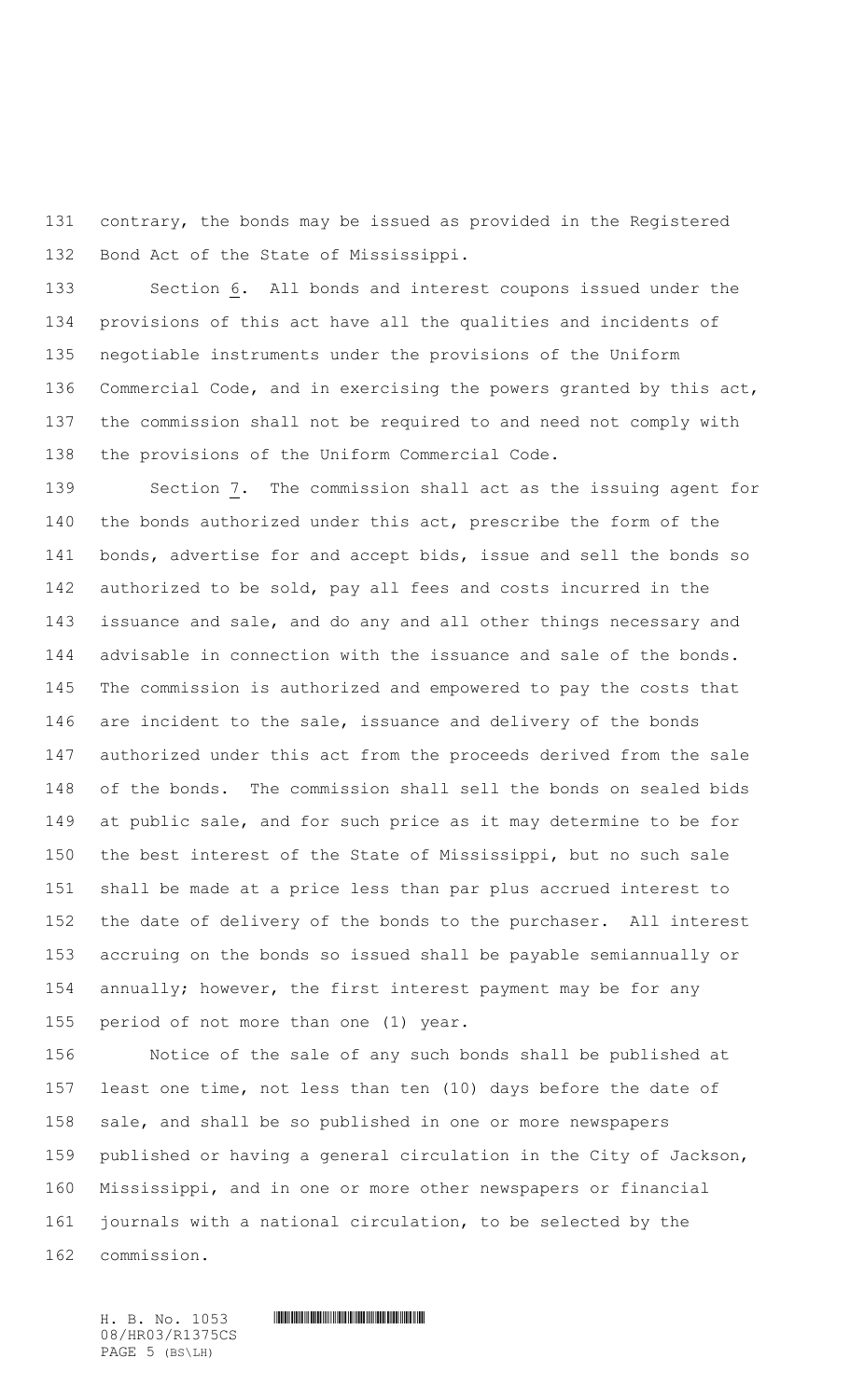The commission, when issuing any bonds under the authority of this act, may provide that bonds, at the option of the State of Mississippi, may be called in for payment and redemption at the call price named therein and accrued interest on such date or dates named therein.

 Section 8. The bonds issued under the provisions of this act are general obligations of the State of Mississippi, and for the payment thereof, the full faith and credit of the State of Mississippi is irrevocably pledged. **\* \* \*** If the funds **\* \* \*** appropriated by the Legislature **\* \* \*** are insufficient to pay the principal of and the interest on the bonds as they become due, then the amount of the deficiency shall be paid by the State Treasurer from any funds in the State Treasury not otherwise appropriated. All those bonds shall contain recitals on their faces substantially covering the provisions of this section.

 Section 9. Upon the issuance and sale of bonds under the provisions of this act, the commission shall transfer the proceeds of any such sale or sales to the special fund created in Section 2 of this act. The proceeds of the bonds shall be disbursed solely 182 upon the order of the department under such restrictions, if any, as may be contained in the resolution providing for the issuance of the bonds.

 Section 10. The bonds authorized under this act may be issued without any other proceedings or the happening of any other conditions or things other than those proceedings, conditions and things that are specified or required by this act. Any resolution providing for the issuance of bonds under the provisions of this act shall become effective immediately upon its adoption by the commission, and any such resolution may be adopted at any regular or special meeting of the commission by a majority of its members. Section 11. The bonds authorized under this act may be validated in the Chancery Court of the First Judicial District of Hinds County, Mississippi, in the manner and with the force and

 $H. B. No. 1053$  . HIRD AND AND ALL AND A SET OF A SET OF A SET OF A SET OF A SET OF A SET OF A SET OF A SET OF A SET OF A SET OF A SET OF A SET OF A SET OF A SET OF A SET OF A SET OF A SET OF A SET OF A SET OF A SET OF A SE 08/HR03/R1375CS PAGE 6 (BS\LH)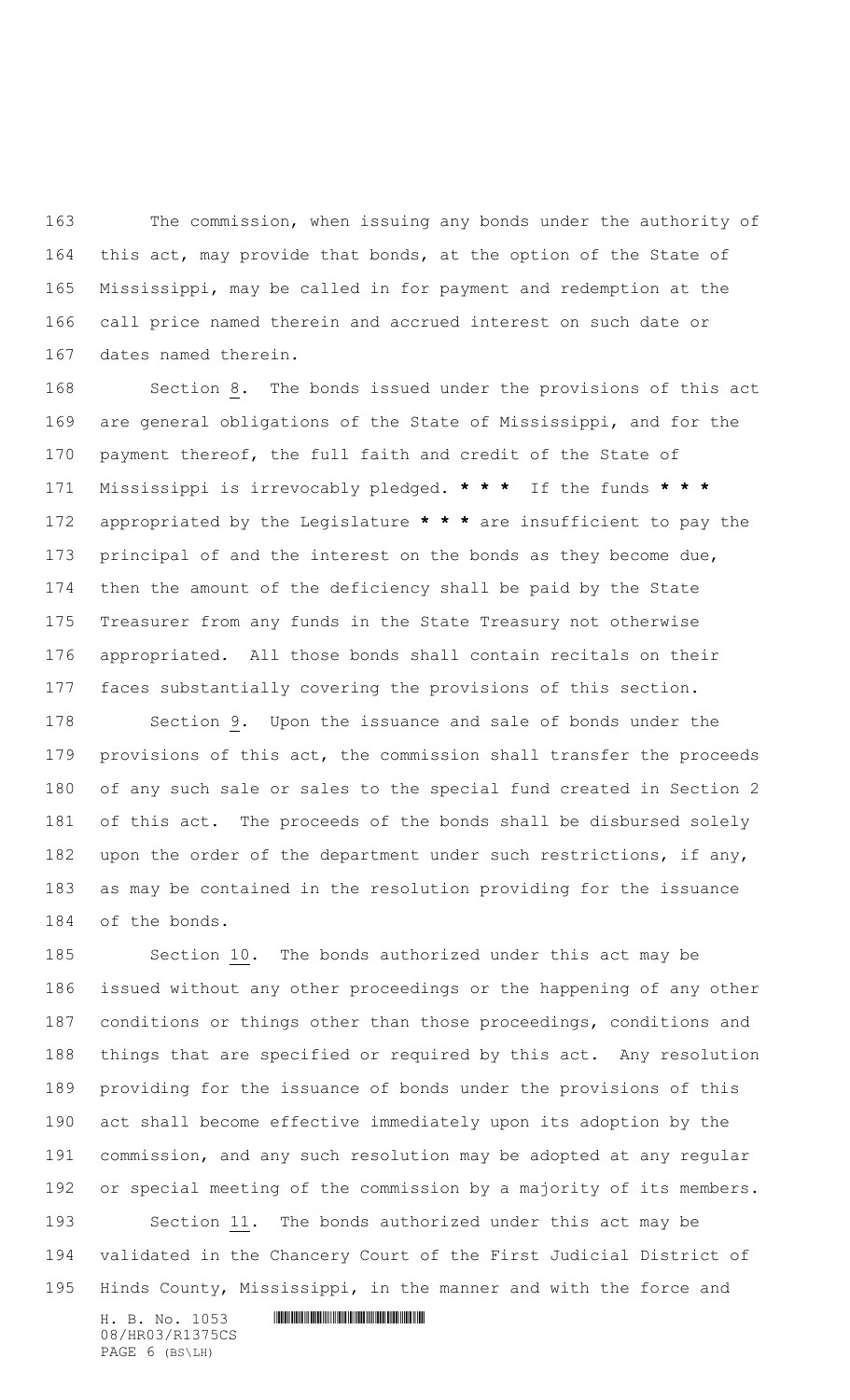effect provided by Chapter 13, Title 31, Mississippi Code of 1972, for the validation of county, municipal, school district and other bonds. The notice to taxpayers required by those statutes shall be published in a newspaper published or having a general circulation in the City of Jackson, Mississippi.

 Section 12. Any holder of bonds issued under the provisions of this act or of any of the interest coupons pertaining to those bonds may, either at law or in equity, by suit, action, mandamus or other proceeding, protect and enforce any and all rights granted under this act, or under the resolution, and may enforce and compel performance of all duties required by this act to be performed, in order to provide for the payment of bonds and interest on the bonds.

 Section 13. All bonds issued under the provisions of this act shall be legal investments for trustees and other fiduciaries, and for savings banks, trust companies and insurance companies organized under the laws of the State of Mississippi, and the bonds shall be legal securities that may be deposited with and shall be received by all public officers and bodies of this state and all municipalities and political subdivisions for the purpose of securing the deposit of public funds.

 Section 14**.** Bonds issued under the provisions of this act and income from the bonds shall be exempt from all taxation in the State of Mississippi.

 Section 15. The proceeds of the bonds issued under this act shall be used solely for the purposes herein provided, including the costs incident to the issuance and sale of such bonds.

 Section 16. The State Treasurer is authorized, without further process of law, to certify to the Department of Finance and Administration the necessity for warrants, and the department is authorized and directed to issue those warrants, in such 227 amounts as may be necessary to pay when due the principal of, premium, if any, and interest on, or the accreted value of, all

 $H. B. No. 1053$  . HIRD AND AND ALL AND A SET OF A SET OF A SET OF A SET OF A SET OF A SET OF A SET OF A SET OF A SET OF A SET OF A SET OF A SET OF A SET OF A SET OF A SET OF A SET OF A SET OF A SET OF A SET OF A SET OF A SE 08/HR03/R1375CS PAGE 7 (BS\LH)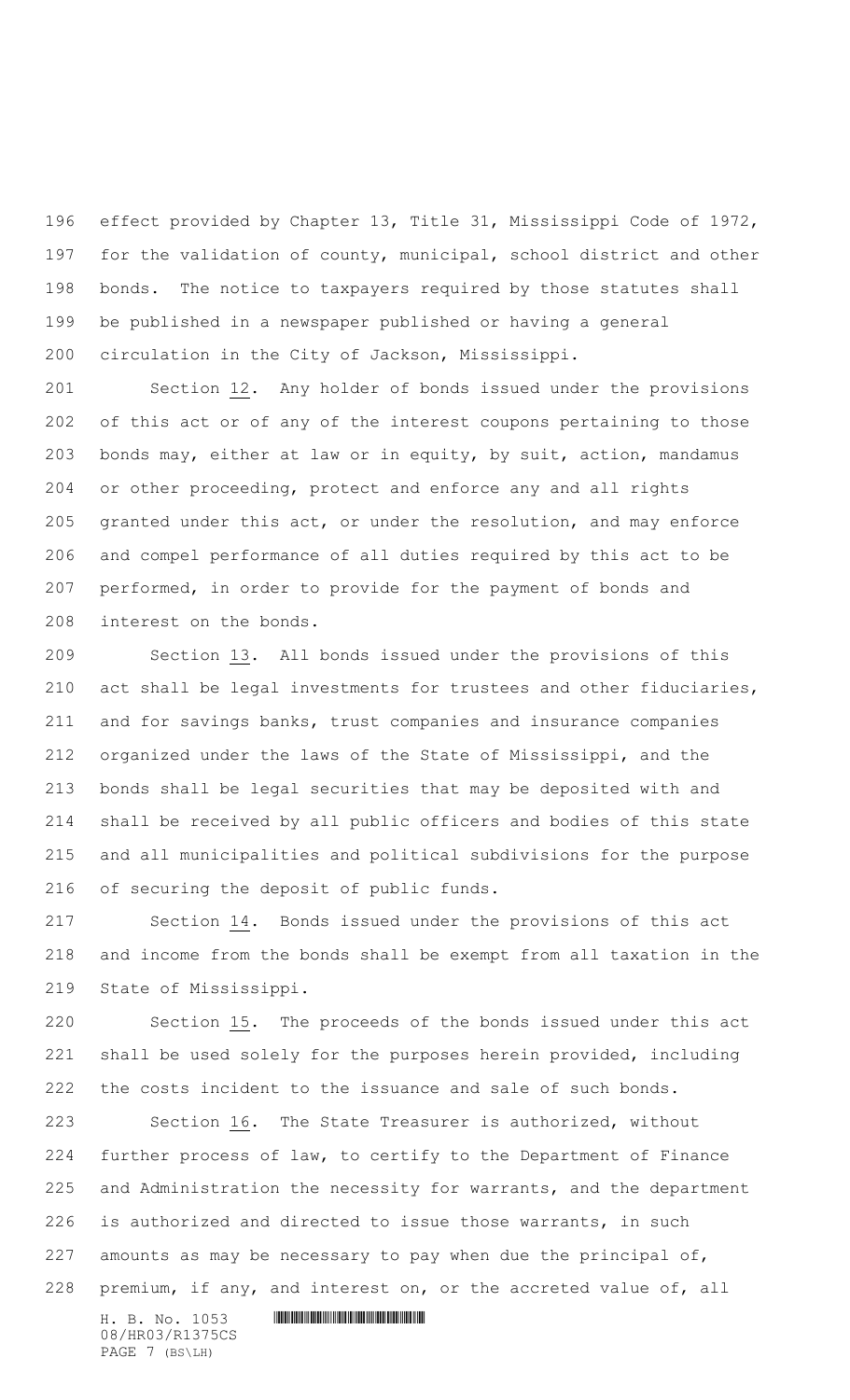bonds issued under this act; and the State Treasurer shall forward the necessary amount to the designated place or places of payment of those bonds in ample time to discharge the bonds, or the interest on the bonds, on the due dates thereof.

 Section 17. This act shall be deemed to be full and complete authority for the exercise of the powers granted in this act, but this act shall not be deemed to repeal or to be in derogation of any existing law of this state.

 **SECTION 2.** Section 41-21-203, Mississippi Code of 1972, is amended as follows:

 41-21-203. (1) All newborn infants shall be screened by the physician or other health care provider attending the infant, using tests that have been approved by the State Board of Health, to detect those conditions listed in Section 41-21-201 and the other conditions specified by the State Board of Health for the comprehensive newborn screening program. However, no such tests shall be given to any child whose parents object thereto on the grounds that the test conflicts with his religious practices or tenets. The tests provided under the comprehensive newborn screening program shall be evaluated in laboratories located in the United States. The State Department of Health shall follow up all positive tests with the attending physician or other health care provider who notified the department thereof, and with the parents of the newborn child. The services and facilities of the State Department of Health and those of other state boards, departments and agencies cooperating with the State Department of Health in carrying out the comprehensive newborn screening program shall be made available to all newborn infants with abnormal screening tests.

 (2) The State Department of Health shall provide ongoing epidemiologic surveillance of the comprehensive newborn screening program to determine the efficacy and cost effectiveness of

screening newborn infants.

 $H. B. No. 1053$  . HIRD AND AND ALL AND A SET OF A SET OF A SET OF A SET OF A SET OF A SET OF A SET OF A SET OF A SET OF A SET OF A SET OF A SET OF A SET OF A SET OF A SET OF A SET OF A SET OF A SET OF A SET OF A SET OF A SE 08/HR03/R1375CS PAGE 8 (BS\LH)